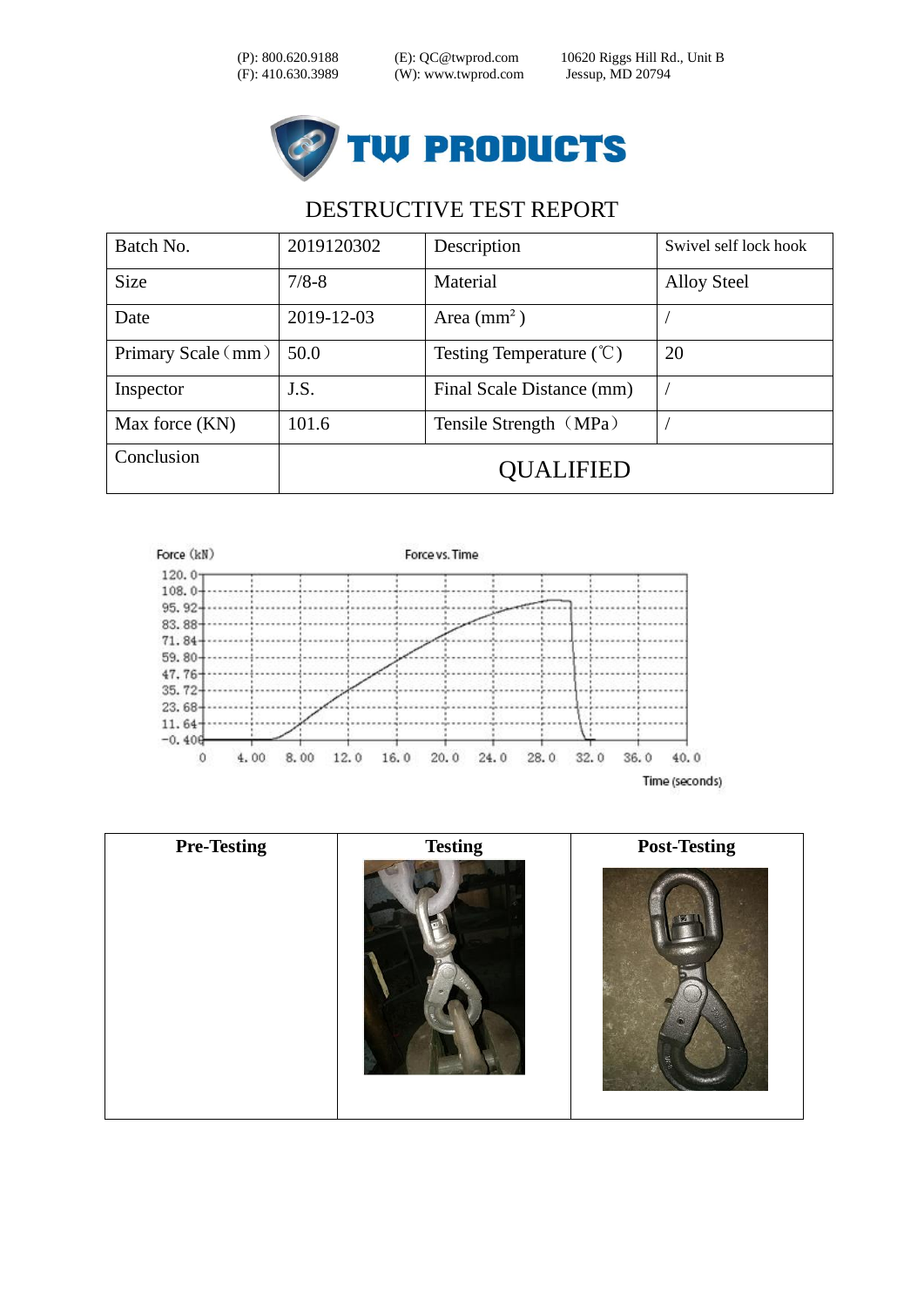(P): 800.620.9188 (E): QC@twprod.com 10620 Riggs Hill Rd., Unit B



| Batch No.          | 2019120502 | Description                         | Swivel self locking hk |
|--------------------|------------|-------------------------------------|------------------------|
| <b>Size</b>        | $13 - 8$   | Material                            | <b>Alloy Steel</b>     |
| Date               | 2019-12-05 | Area $(mm2)$                        |                        |
| Primary Scale (mm) |            | Testing Temperature $(\mathcal{C})$ | 20                     |
| Inspector          | J.S.       | Final Scale Distance (mm)           |                        |
| Max force (KN)     | 236.2      | Tensile Strength (MPa)              |                        |
| Conclusion         | OUALIFIED  |                                     |                        |



| <b>Pre-Testing</b> | <b>Testing</b> | <b>Post-Testing</b> |
|--------------------|----------------|---------------------|
|                    |                |                     |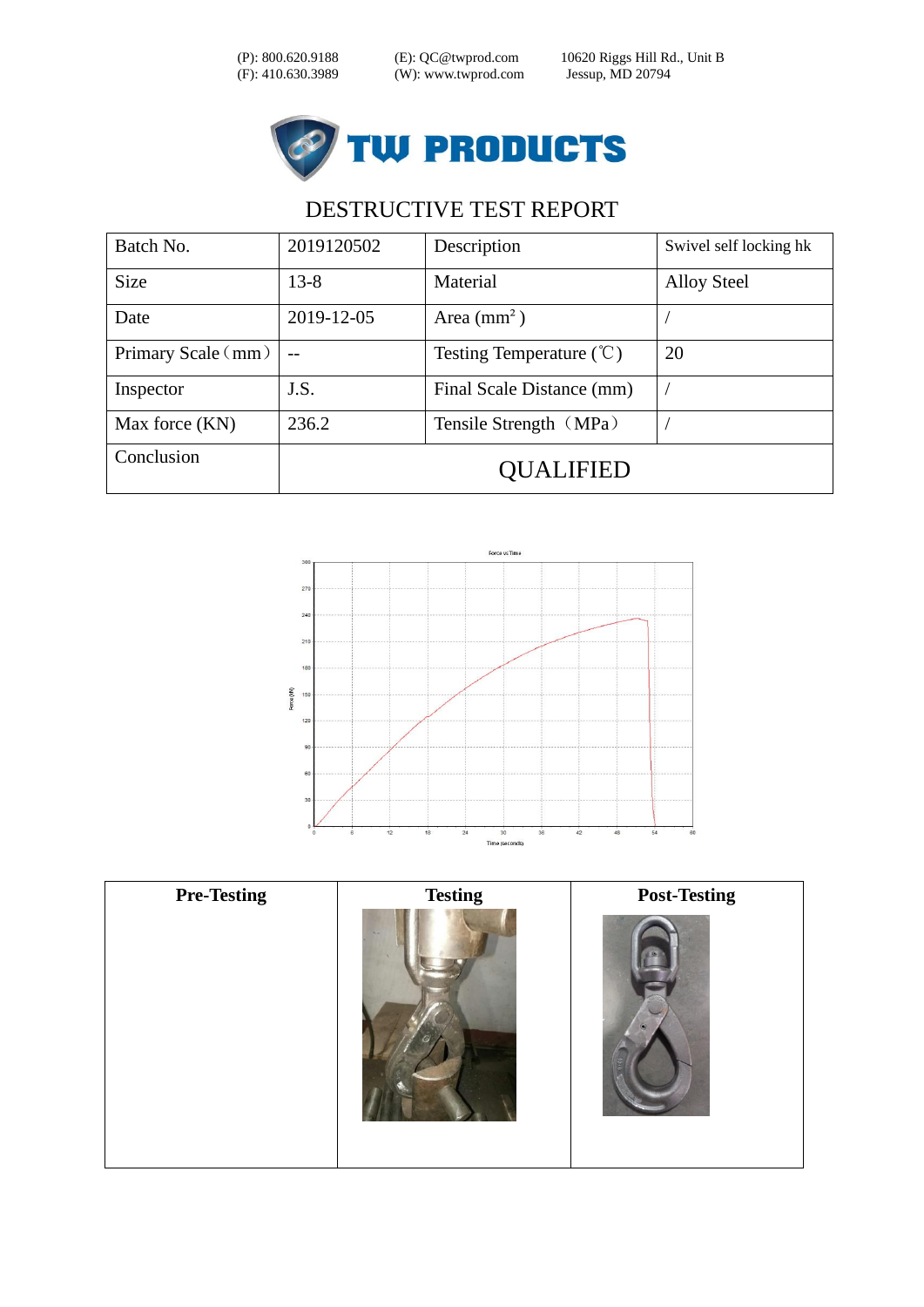(P): 800.620.9188 (E): QC@twprod.com 10620 Riggs Hill Rd., Unit B



| Batch No.            | 2019120301 | Description                         | Swivel self lock hook |
|----------------------|------------|-------------------------------------|-----------------------|
| <b>Size</b>          | 5/8"       | Material                            | <b>Alloy Steel</b>    |
| Date                 | 2019-12-03 | Area $\text{(mm}^2)$                |                       |
| Primary Scale $(mm)$ | 50.0       | Testing Temperature $(\mathcal{C})$ | 20                    |
| Inspector            | J.S.       | Final Scale Distance (mm)           |                       |
| Max force (KN)       | 340.45     | Tensile Strength (MPa)              |                       |
| Conclusion           | OUALIFIED  |                                     |                       |



| <b>Pre-Testing</b> | <b>Testing</b> | <b>Post-Testing</b> |
|--------------------|----------------|---------------------|
|                    |                |                     |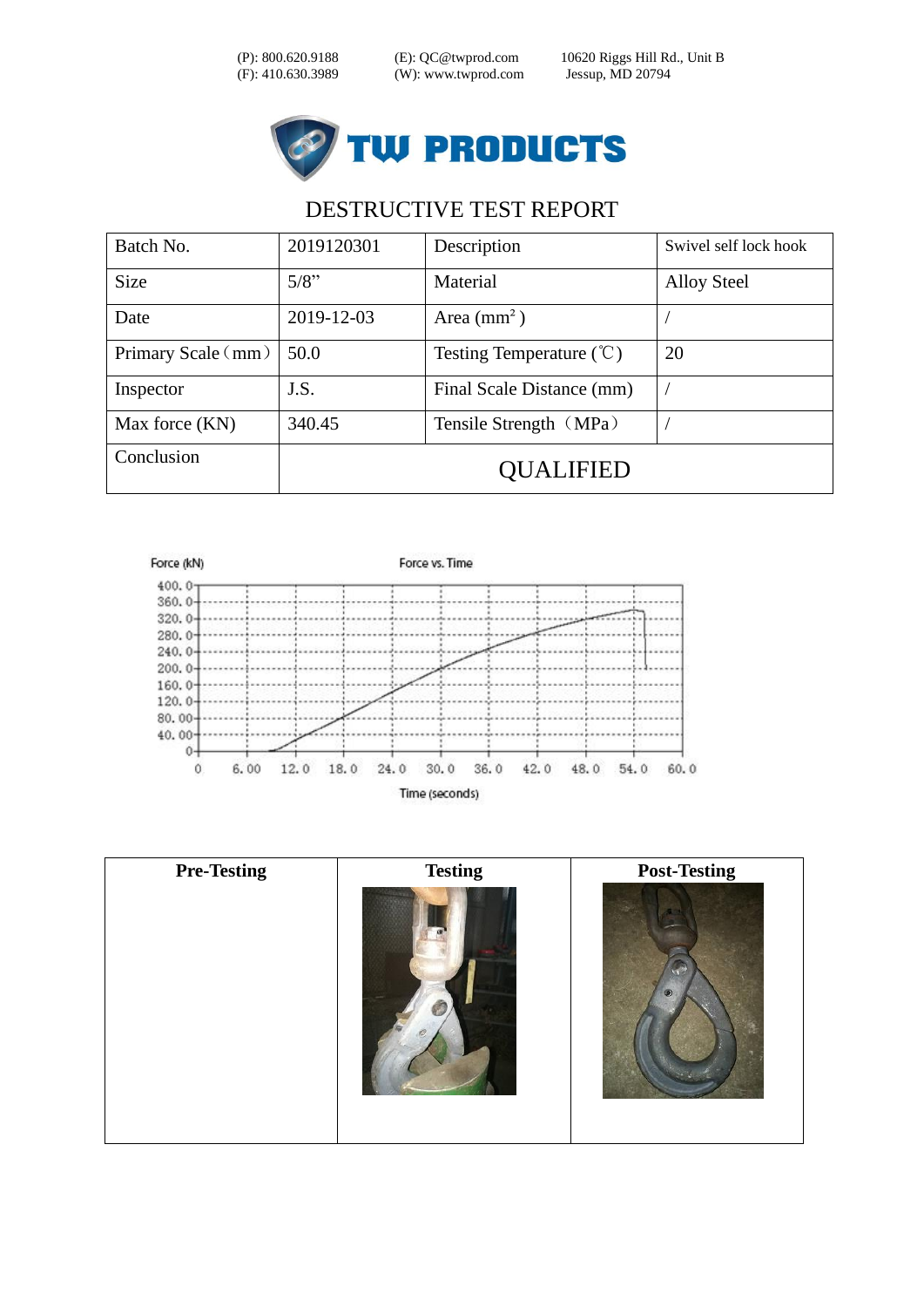(P): 800.620.9188 (E): QC@twprod.com 10620 Riggs Hill Rd., Unit B



| Batch No.          | 2019120505 | Description                         | <b>EYE SELF LOCKING</b> |
|--------------------|------------|-------------------------------------|-------------------------|
|                    |            |                                     | <b>HOOK</b>             |
| <b>Size</b>        | $7/8$ -8mm | Material                            | <b>Alloy Steel</b>      |
| Date               | 2019-12-05 | Area $\text{(mm}^2)$                |                         |
| Primary Scale (mm) |            | Testing Temperature $(\mathcal{C})$ | 20                      |
| Inspector          | J.S.       | Final Scale Distance (mm)           |                         |
| Max force (KN)     | 91.9       | Tensile Strength (MPa)              |                         |
| Conclusion         |            | OUALIFIED                           |                         |